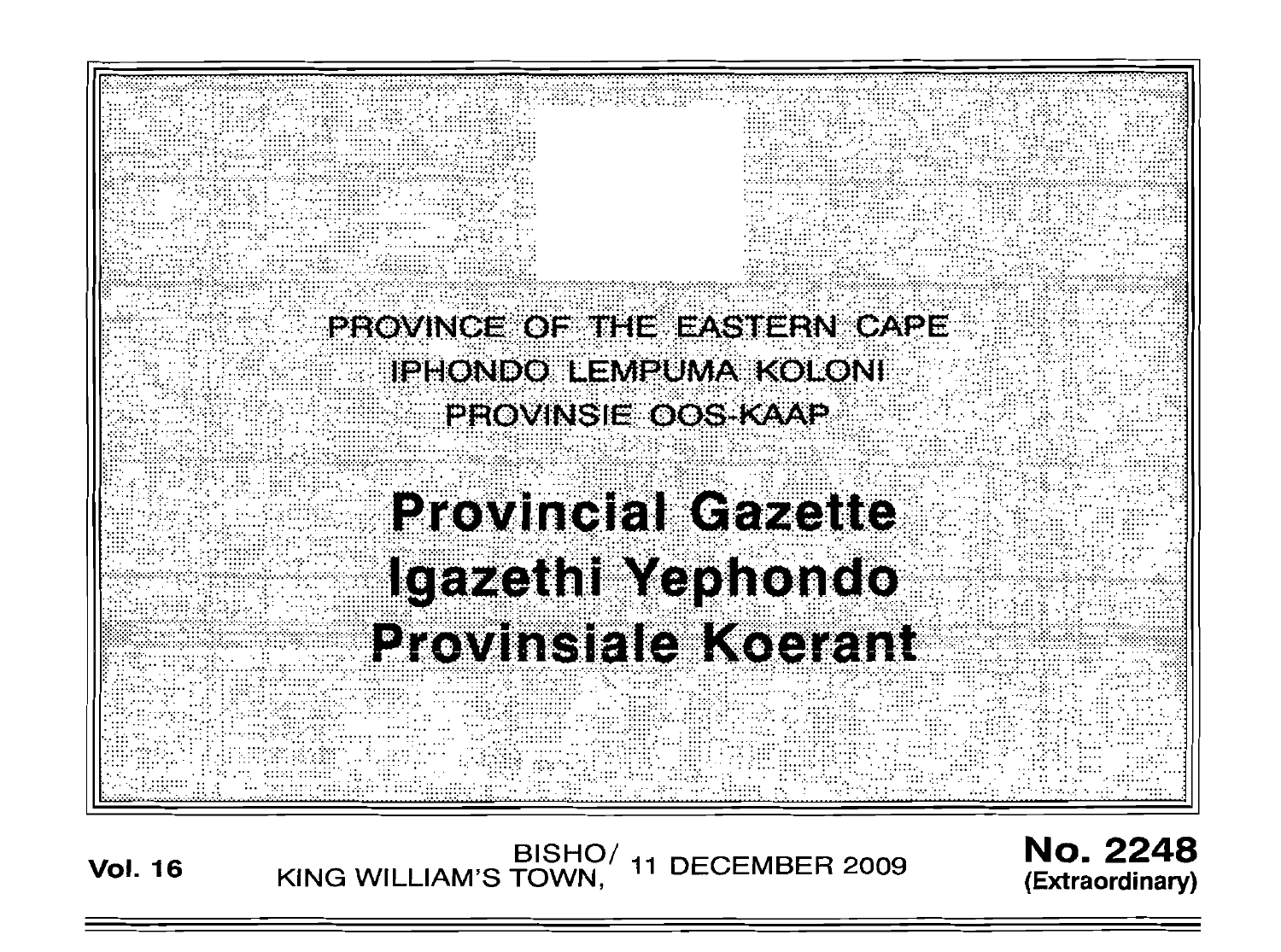No.

## IMPORTANT NOTICE

The Government Printing Works will not be held responsible for faxed documents not received due to errors on the fax machine or faxes received which are unclear or incomplete. Please be advised that an "OK" slip, received from a fax machine, will not be accepted as proof that documents were received by the GPW for printing. If documents are faxed to the GPW it will be the sender's responsibility to phone and confirm that the documents were received in good order.

Furthermore the Government Printing Works will also not be held responsible for cancellations and amendments which have not been done on original documents received from clients.

# CONTENTS ·INHOUD

*Page Gazette* No. No.

#### GENERAL NOTICES

|  | -2248 |
|--|-------|
|  | 2248  |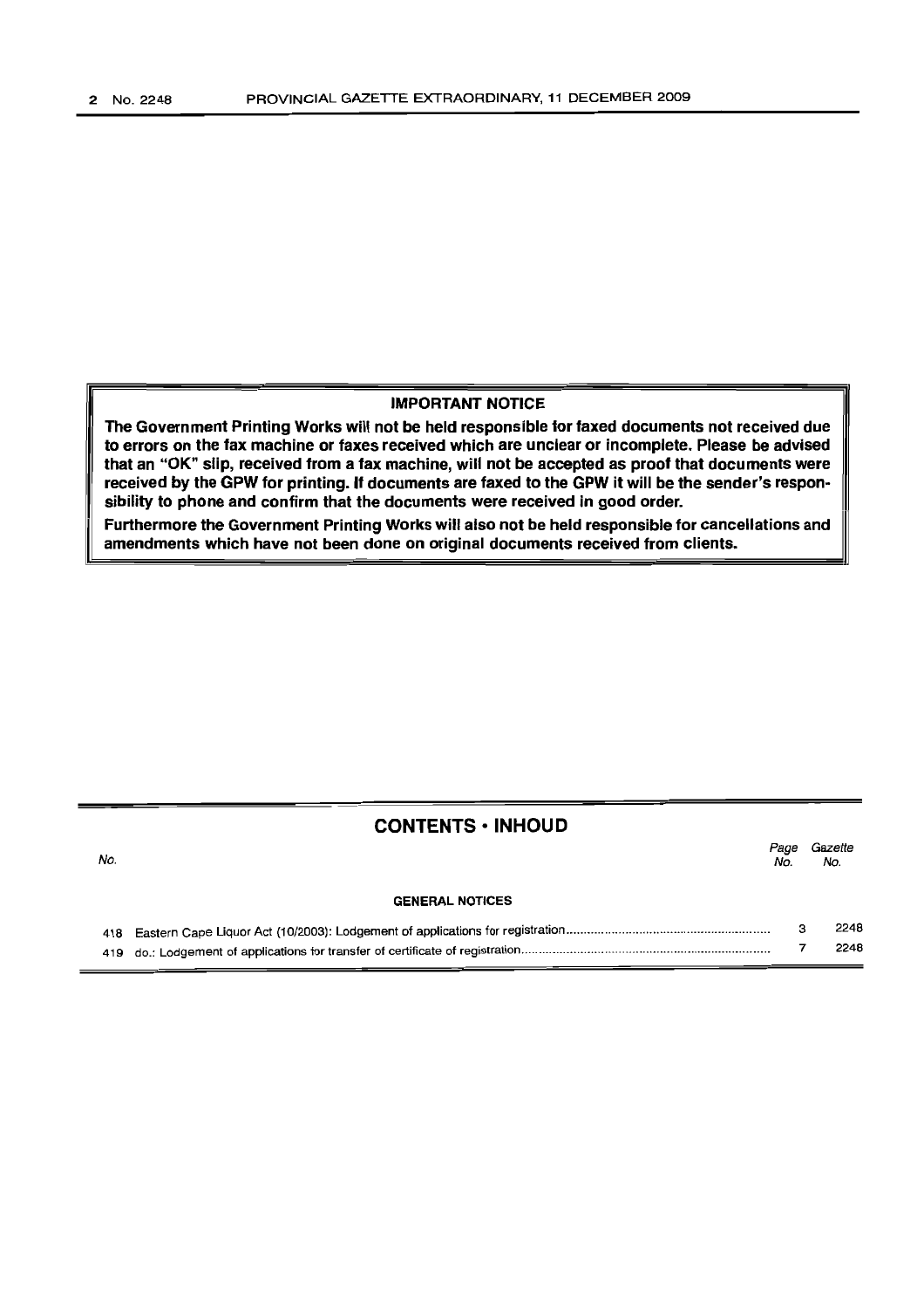# GENERAL NOTICES

No. 418

1. CM3 [Reg 4 (1)]

#### EASTERN CAPE LIQUOR ACT, 2003 (Act No. 10 of 2003) NOTICE OF LODGEMENT OF APPLICATIONS FOR REGISTRATION

Notice is hereby given that the applications for registration, particulars of which appear in the Schedule hereunder, have been lodged with the Board.

Interested parties may, free of charge, inspect any application which appears in the Schedule hereunder and may within twenty one days of this notice, lodge with the Board written representations in support of, or written objections.

#### THEMBI ZONO - GXOYIYA EASTERN CAPE LIQUOR BOARD 02 December 2009

#### **SCHEDULE**

| 1                                   |                  | $\mathbf{2}$                               | 3                                   | 4                            | 5                                                                                             |
|-------------------------------------|------------------|--------------------------------------------|-------------------------------------|------------------------------|-----------------------------------------------------------------------------------------------|
| <b>Application</b><br><b>Number</b> |                  | Name and<br>number of Ward                 | Kind of registration<br>applied for | Kind of liquor<br>to be sold | Name under which business is<br>to be conducted and particulars<br>of the erf, street or farm |
| 1.                                  | <b>ECP 17542</b> | Ward 41 NMMM                               | Consumption on and<br>off premises  | All kinds                    | Charlies Lagoon, 9269 Greenfields,<br>Chatty, PE                                              |
| 2.                                  | <b>ECP 17543</b> | Ward 13 Mbhashe<br>Municipality            | Consumption off<br>premises         | All kinds                    | Siyaphambili Bottle Store, Erf 43<br>Main Str, Elliotdale                                     |
| 3.                                  | <b>ECP 17544</b> | Ward 9 Matatiele<br>Municipality           | Consumption on and<br>off premises  | All kinds                    | Vuyolwetu Tavern, Makhoba A/A,<br>Matatiele                                                   |
| 4.                                  | <b>ECP 17545</b> | Ward 19 Matatiele<br>Municipality          | Consumption on and<br>off premises  | All kinds                    | Liphafeng Tavern, No.88 Station<br>Rd, Matatiele                                              |
| 5.                                  | <b>ECP 17546</b> | Ward 7 Matatiele<br>Municipality           | Consumption on and<br>off premises  | All kinds                    | Ma Antiza Tavern, Mzongwana<br>A/A, Hillside Village, Matatiele                               |
| 6.                                  | <b>ECP 17547</b> | Ward 15 Matatiele<br>Municipality          | Consumption on and<br>off premises  | All kinds                    | Embekweni Tavern, Makhoba A/A,<br>Matatiele                                                   |
| 7.                                  | <b>ECP 17548</b> | Ward 8 Ingquza<br><b>Hill Municipality</b> | Consumption on and<br>off premises  | All kinds                    | Ekuthuleni Tavern, Ncumbe A/A,<br>Ntsheleni Loc, Tabankulu                                    |
| 8.                                  | <b>ECP 17549</b> | Ward 11<br>Ntabankulu<br>Municipality      | Consumption on and<br>off premises  | All kinds                    | Masamkelane Tavern, Ncumbe<br>A/A, Ntsheleni Loc, Tabankulu                                   |
| 9.                                  | <b>ECP 17550</b> | Ward 24<br>Umzimvubu<br>Municipality       | Consumption on and<br>off premises  | All kinds                    | Nosipho Tavern, Mtontsasa Loc,<br>Kokstad                                                     |
| 10.                                 | <b>ECP 17551</b> | Ward 14<br>Umzimvubu<br>Municipality       | Consumption on and<br>off premises  | All kinds                    | Ethembeni Bottle Store,<br>Ngwetsheni A/A, Mount Frere                                        |
| 11.                                 | <b>ECP 17552</b> | Ward 12 Matatiele<br>Municipality          | Consumption on and<br>off premises  | All kinds                    | Queens Tavern, Queen's Mercy<br>A/A. Matatiele                                                |
| 12.                                 | <b>ECP 17553</b> | Ward 15<br>Umzimvubu<br>Municipality       | Consumption off<br>premises         | All kinds                    | Lusikisiki Off Sales, Erf 8<br>Jacaranda Str, Kokstad                                         |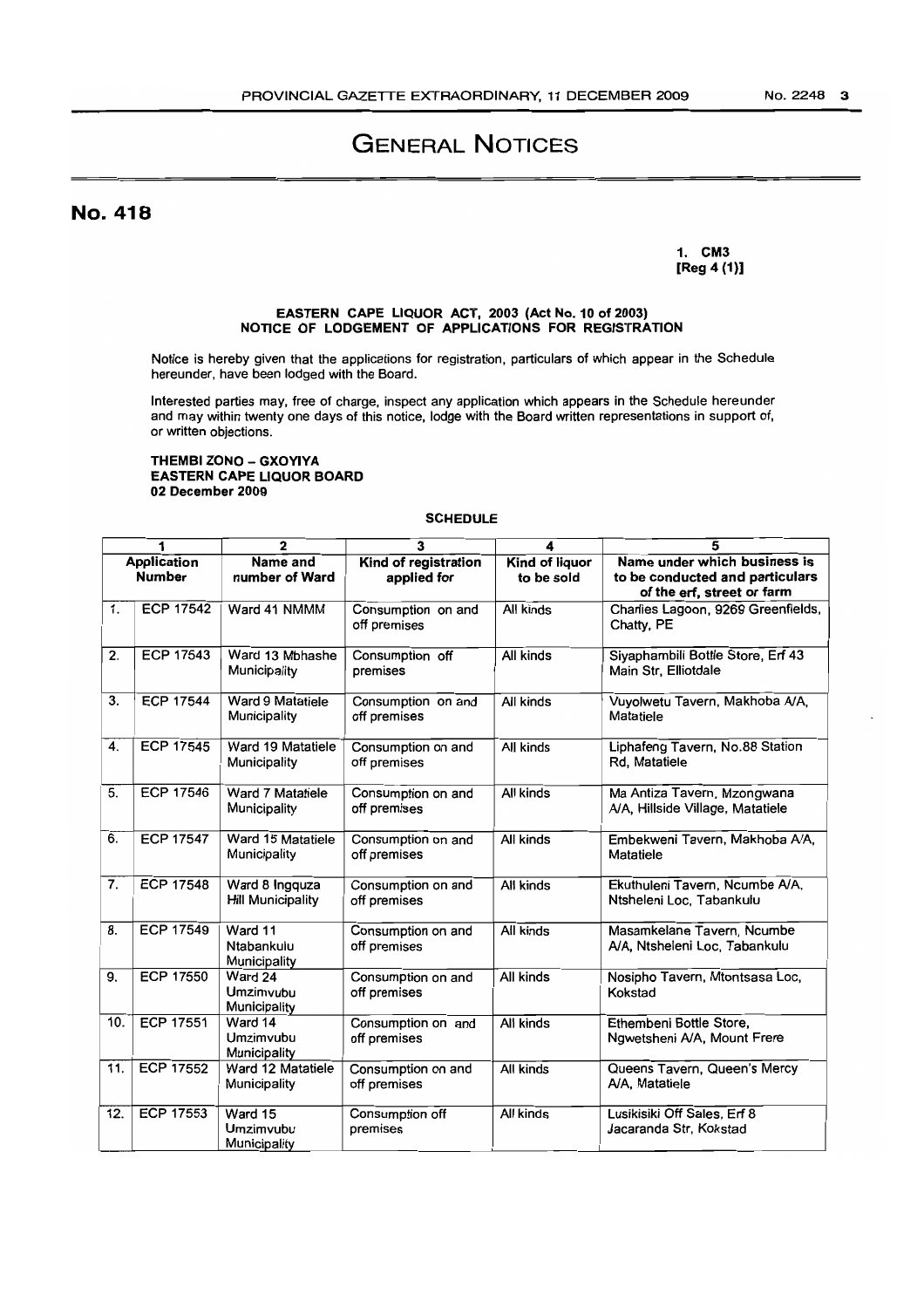| 13. | <b>ECP 17554</b> | Ward BCM                              | Consumption on and<br>off premises | All kinds | Ekhaya Foods, 26 Zone 1,<br>Zwelitsha, King Williams Town                                                                        |
|-----|------------------|---------------------------------------|------------------------------------|-----------|----------------------------------------------------------------------------------------------------------------------------------|
| 14. | <b>ECP 17555</b> | Ward 16<br>Nkonkobe<br>Municipality   | Consumption on and<br>off premises | All kinds | Mdingi Tavern, Mabheleni Loc,<br>House No.100214, Middledrift                                                                    |
| 15. | <b>ECP 17556</b> | Ward 1 Lukhanji<br>Municipality       | Consumption on and<br>off premises | All kinds | Didi's Tavern, No.2747, Ezitandini,<br>Ilinge T/ship, Queenstown                                                                 |
| 16. | <b>ECP 17557</b> | Ward 3 Ngqushwa<br>Municipality       | Consumption on and<br>off premises | All kinds | Nowejo's Tavern, Kalana Loc, King<br>Williams Town                                                                               |
| 17. | <b>ECP 17558</b> | Ward 7 Ndlambe<br>Municipality        | Consumption on<br>premese          | All kinds | Red House Chinese Restaurant,<br>Shop 2 & 3 Neave Stotter<br>Chambers Complex, Erf 1416, 600<br>& 583, Campbell Str, Port Alfred |
| 18. | ECP 17559        | Ward 2<br>Koukamma<br>Municipality    | Consumption on and<br>off premises | All kinds | Zamalex Tavern, 50 Happy Valley,<br>Krakeel, Joubertina                                                                          |
| 19. | <b>ECP 17560</b> | Ward 6 Kouga<br>Municipality          | Consumption on and<br>off premises | All kinds | Nobahle Tavern, 2649 Vergenoeg<br>Str, Kwa Nomzamo, Homansdorp                                                                   |
| 20. | <b>ECP 17561</b> | <b>NMMM</b>                           | Special Event                      | All kinds | La Coluine, Plot 151 Montmedy<br>Rd, Theescombe, PE                                                                              |
| 21. | <b>ECP 17562</b> | <b>NMMM</b>                           | <b>Special Event</b>               | All kinds | Sdudia Mix, 10 <sup>th</sup> Avenue Racing<br>Course, Walmer, PE                                                                 |
| 22. | <b>ECP 17563</b> | Ward 47 NMMM                          | Consumption on and<br>off premises | All kinds | SKZ Entertainment Café, 93<br>Jongilanga Str, Kwa Nobuhle,<br>Uitenhage                                                          |
| 23. | <b>ECP 17564</b> | Ward 50 NMMM                          | Consumption off<br>premises        | All kinds | Silumko's Take Aways, 128 Twenty<br>Fourth Avenue, Langa, Uitenhage                                                              |
| 24. | <b>ECP 17565</b> | Ward 16<br>Nkonkobe<br>Municipality   | Consumption on and<br>off premises | All kinds | Tholeka's Tavern, 110166 Cildara<br>Loc, Middledrift                                                                             |
| 25. | <b>ECP 17566</b> | Ward 16<br>Nkonkobe<br>Municipality   | Consumption on and<br>off premises | All kinds | Manje's Tavern, Cildara Loc,<br>Middledrift                                                                                      |
| 26. | <b>ECP 17567</b> | Ward 5 BCM                            | Consumption on and<br>off premises | All kinds | Kwa Ma Baby, 1965 Lingelitsha,<br>Berlin                                                                                         |
| 27. | <b>ECP 17568</b> | Ward 13<br>Nyandeni<br>Municipality   | Consumption on and<br>off premises | All kinds | Phindiwe 's Tavern, Bantingville<br>A/A, Ngqeleni                                                                                |
| 28. | <b>ECP 17569</b> | Ward 14<br>Amahlathi<br>Municipality  | Consumption on and<br>off premises | All kinds | Ma-Yandie, 4 Mgwali Village,<br>Stutterheim                                                                                      |
| 29. | <b>ECP 17570</b> | Ward 21 K.S.D.<br>Municipality        | Consumption on and<br>off premises | All kinds | Vukuzenzele Tavern, Ngcinase<br>A/A, Mganduli                                                                                    |
| 30. | <b>ECP 17571</b> | Ward 12<br>Emalahleni<br>Municipality | Consumption on and<br>off premises | All kinds | Kwa Mnandi Tavern, Mount Hili,<br>Lady Frere                                                                                     |
| 31. | <b>ECP 17572</b> | Ward 4 Intsika<br>Yethu Municipality  | Consumption on and<br>off premises | All kinds | Lwando's Tavern, Tyelerha Village,<br>St Marks, Qamata                                                                           |
| 32. | <b>ECP 17573</b> | Ward 10 Port St<br>Johns Municipality | Consumption on and<br>off premises | All kinds | Rheletyana Tavern, Gemvale Loc,<br>Port St Johns                                                                                 |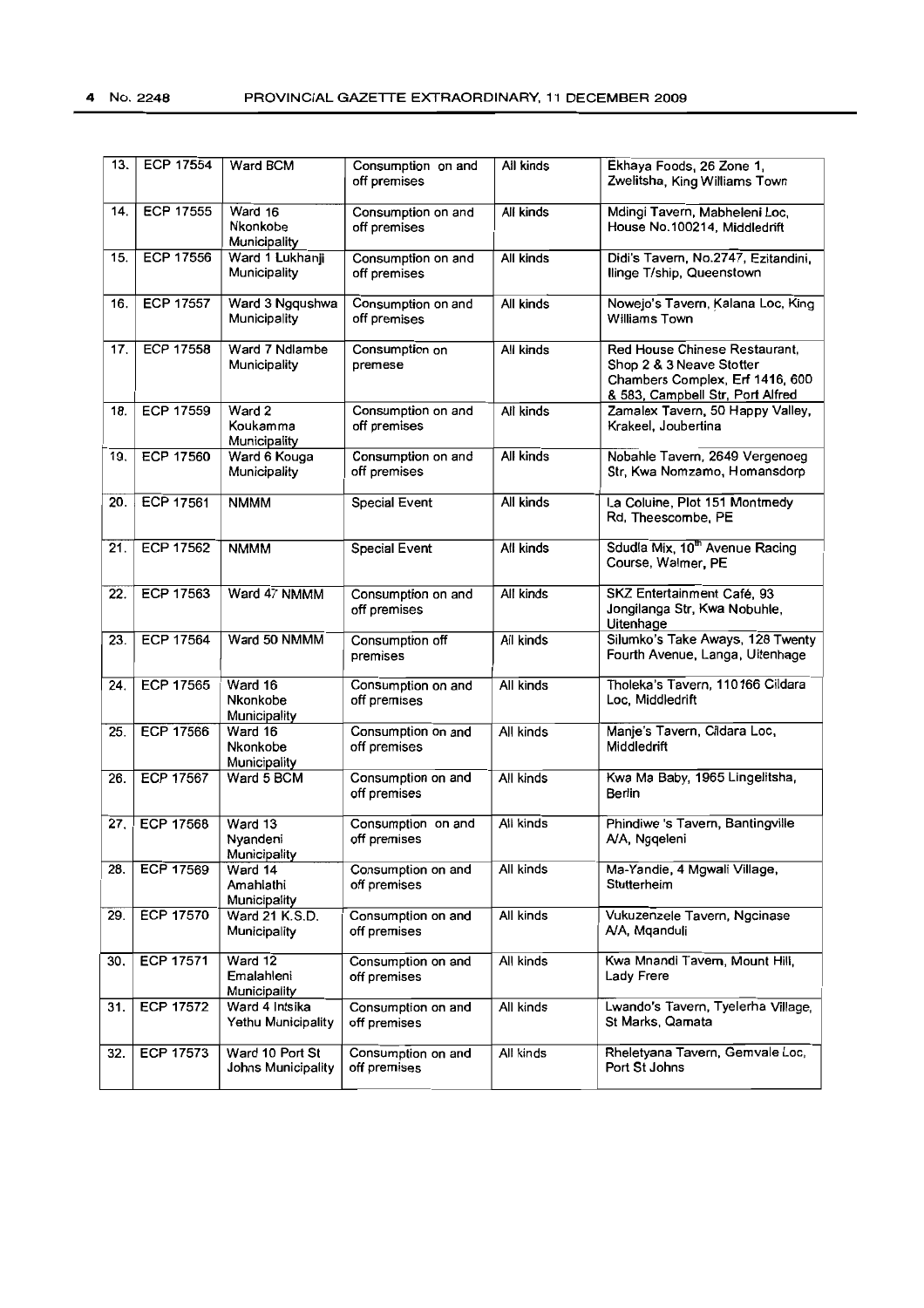| 33. | <b>ECP 17574</b> | Ward 9 Port St<br><b>Johns Municipality</b> | Consumption on and<br>off premises | All kinds | Vukuzenzele Tavern, Tyityana Loc,<br>Luthengele A/A, Port St Johns                    |
|-----|------------------|---------------------------------------------|------------------------------------|-----------|---------------------------------------------------------------------------------------|
| 34. | <b>ECP 17575</b> | Ward 15<br>Emalahleni<br>Municipality       | Consumption on and<br>off premises | All kinds | Jazz Inn Tavern, Mchewula, Upper<br>Cala A/A, Indwe                                   |
| 35. | <b>ECP 17576</b> | Ward 3 KSD<br>Municipality                  | Consumption on and<br>off premese  | All kinds | Zipra Mkhonto Lounge, 37 Bernard<br>Schultz Dr, New Brighton,<br>Ngangelizwe, Mthatha |
| 36. | <b>ECP 17577</b> | Ward 4 Blue<br><b>Crane Municipality</b>    | Consumption off<br>premises        | All kinds | Ozone's Place, 1920 Marula Str,<br>Pearstone                                          |
| 37. | <b>ECP 17578</b> | Ward 27 KSD<br>Municipality                 | Consumption on and<br>off premises | All kinds | Batatile Tavern, Gengqe A/A,<br>Mganduli                                              |
| 38. | <b>ECP 17579</b> | Ward 28 KSD<br>Municipality                 | Consumption on and<br>off premises | All kinds | Endaweni Tavern, Sitebe A/A,<br>Ngweni Loc, Mthatha                                   |
| 39. | <b>ECP 17580</b> | Ward 19<br>Amahlathi<br>Municipality        | Consumption on and<br>off premises | All kinds | Nocawa's Tavern, Ethembeni Loc,<br>Zeleni, Stutterheim                                |
| 40. | ECP 17581        | Ward 19<br>Amahlathi<br>Municipality        | Consumption on and<br>off premises | All kinds | Judy's Tavern, Ethembeni Loc,<br>Zeleni, Stutterheim                                  |
| 41. | <b>ECP 17582</b> | Ward 2 Ngcobo<br>Municipality               | Consumption on and<br>off premises | All kinds | Nobuntu Tavern, Xeni Loc,<br>Mhlophekazi A/A, Ngcobo                                  |
| 42. | ECP 17583        | Ward 23<br>Nyandeni<br>Municipality         | Consumption on and<br>off premises | All kinds | Yizani Tavern, Bomvana A/A,<br>Ngqeleni                                               |
| 43. | <b>ECP 17584</b> | Ward 20<br>Amahlathi<br>Municipality        | Consumption on and<br>off premises | All kinds | L.G's Tavern, elukhanyisweni Loc,<br>King Williams Town                               |
| 44. | <b>ECP 17585</b> | Ward 13 K.S.D.<br>Municipality              | Consumption on and<br>off premises | All kinds | Zonwabise Tavern, Luxeni Loc,<br>Ncise A/A, Mthatha                                   |
| 45. | <b>ECP 17586</b> | Ward 21 Mhlontlo<br>Municipality            | Consumption on and<br>off premises | All kinds | Sulenkama Tavern, Sulenkama<br>Main Str, Qumbu                                        |
| 46. | <b>ECP 17587</b> | Ward 26<br>Nyandeni<br>Municipality         | Consumption on off<br>premises     | All kinds | Siyazama Tavern, Gazini A/A,<br>Ntshilini Loc, Ngqeleni                               |
| 47. | <b>ECP 17588</b> | Ward 4 Amahlathi<br>Municipality            | Special Event                      | All kinds | Round Table, Tweededale Farm,<br>Cathcart                                             |
|     | 48. ECP 17589    | Ward 23 Intsika<br>Yethu Municipality       | Consumption on and<br>off premises | All kinds | Viwe's Tavern, Lower Mncuncuzo<br>A/A, Cofimvaba                                      |
| 49. | <b>ECP 17590</b> | Ward 6 Lukhanji<br>Municipality             | Consumption on and<br>off premises | All kinds | Siya's Tavern, No.3901 Ext 2,<br>llinge T/ship, Queenstown                            |
| 50. | ECP 17591        | Ward 6 KSD<br>Municipality                  | Consumption off<br>premises        | All kinds | Y2K Bottle Store, Corner of Errol<br>Spring & Zanemali Str, Mthatha                   |
| 51. | <b>ECP 17592</b> | <b>BCM</b>                                  | <b>Special Event</b>               | All kinds | Ironman 70.3 South Africa, No.1<br>Marino Rd, Quigney, EL                             |
| 52. | ECP 17593        | Ward 17<br>Amahlathi<br>Municipality        | Consumption on and<br>off premises | All kinds | Thotho's Bottle Store, 6769<br>Kologha Loc, Stutterheim                               |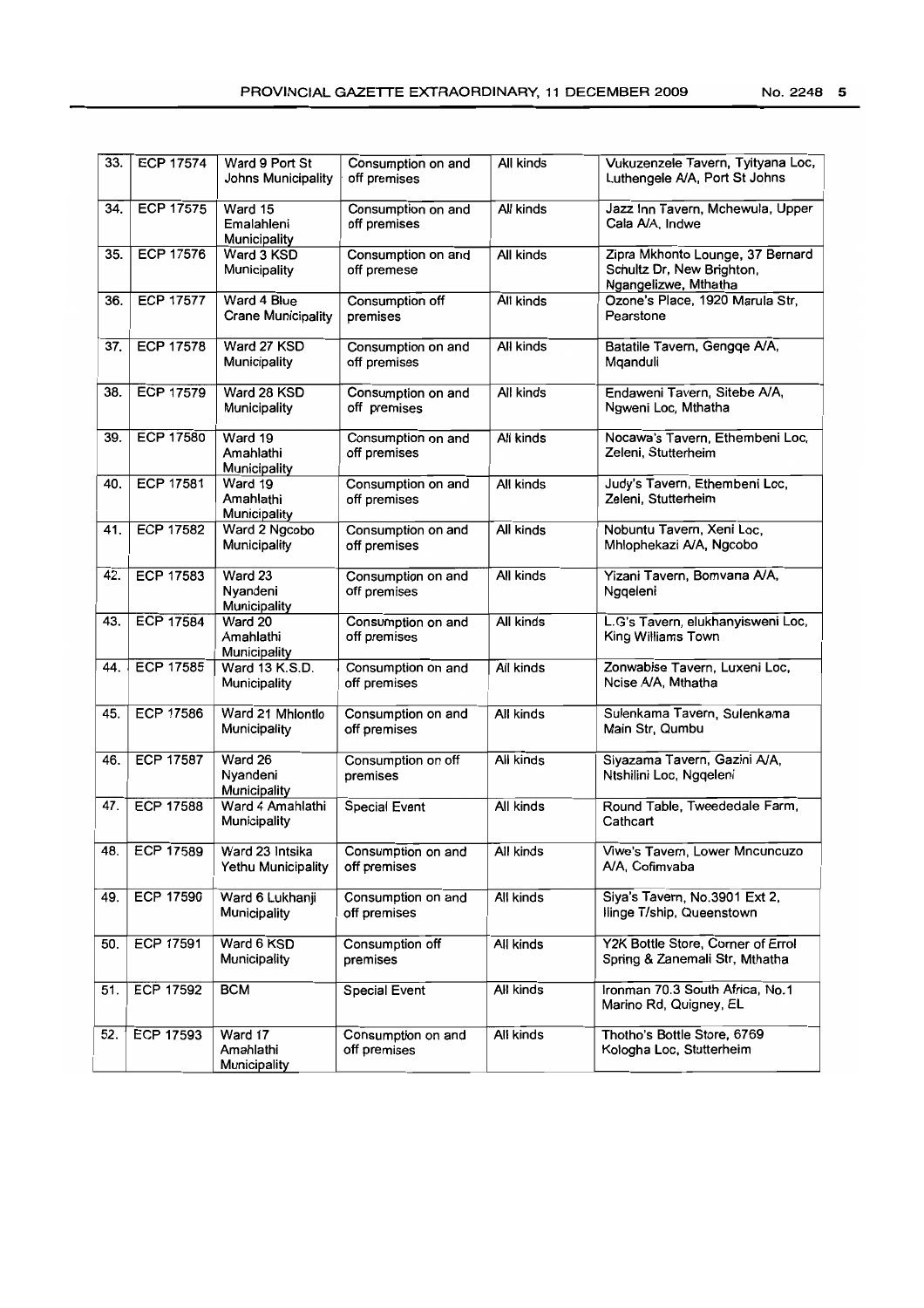| 53. | <b>ECP 17594</b> | Ward 20 BCM                           | Consumption on and<br>off premises | All kinds | Ncedani Tavern, Elukhanyisweni<br>Village, Quzini Loc, King Williams<br>Town |
|-----|------------------|---------------------------------------|------------------------------------|-----------|------------------------------------------------------------------------------|
| 54. | <b>ECP 17595</b> | Ward 15<br>Amahlathi<br>Municipality  | Consumption on and<br>off premises | All kinds | Zamdela's Tavern, Cenyulands<br>Village, Stutterheim                         |
| 55. | <b>ECP 17596</b> | Inxuba Yethemba<br>Municipality       | Consumption on<br>premises         | All kinds | Kewane Restaurant, 21 Mopo Str,<br>Middelburg                                |
| 56. | <b>ECP 17597</b> | Ward 2<br>Sakhisizwe<br>Municipality  | Consumption on and<br>off premises | All kinds | Nomimi's Tavern, 2295 Ndlanga<br>Str, Egugwini, Old Loc, Elliot              |
| 57. | <b>ECP 17598</b> | Ward 2 Maletswai<br>Municipality      | Consumption on and<br>off premises | All kinds | Geez Mix, 13F Grey Str, Aliwal<br>North                                      |
| 58. | <b>ECP 17599</b> | Ward 12 Senqu<br>Municipality         | Consumption on and<br>off premises | All kinds | Mabhela Tavern, Emanxeba<br>Village, Herschel                                |
| 59. | <b>ECP 17600</b> | Ward 6 Maletswai<br>Municipality      | Consumption on and<br>off premises | All kinds | Ekuphumleni Tavern, No.2897<br>Block H1, Dukathole T/ship, Aliwal<br>North   |
| 60. | <b>ECP 17601</b> | Ward 11<br>Emalahleni<br>Municipality | Consumption on and<br>off premises | All kinds | Skoma's Tavem, 441 Marabastad<br>T/ship, Dordrecht                           |
| 61. | <b>ECP 17602</b> | Ward 12 KSD<br>Municipality           | Consumption on and<br>off premises | All kinds | Siyazama Tavern, Kambi A/A,<br>Emakhumsheni Loc, Mthatha                     |
| 62. | <b>ECP 17603</b> | Ward 2<br>Camdeboo<br>Municipality    | Consumption on<br>premises         | All kinds | Nieubethesda Sports Club, Plot<br>80226000, Martin Str.<br>Nieubethesda      |
| 63. | <b>ECP 17604</b> | Ward 20 KSD<br>Municipality           | Consumption on and<br>off premises | All kinds | Thutha's Tavern, Sitebe A/A,<br>Mthatha                                      |
| 64. | <b>ECP 17605</b> | Ward 17 Mhlontlo<br>Municipality      | Consumption on and<br>off premises | All kinds | Adisa Tavern, Ngcokolweni A/A,<br>Marhambeni Loc, Qumbu                      |